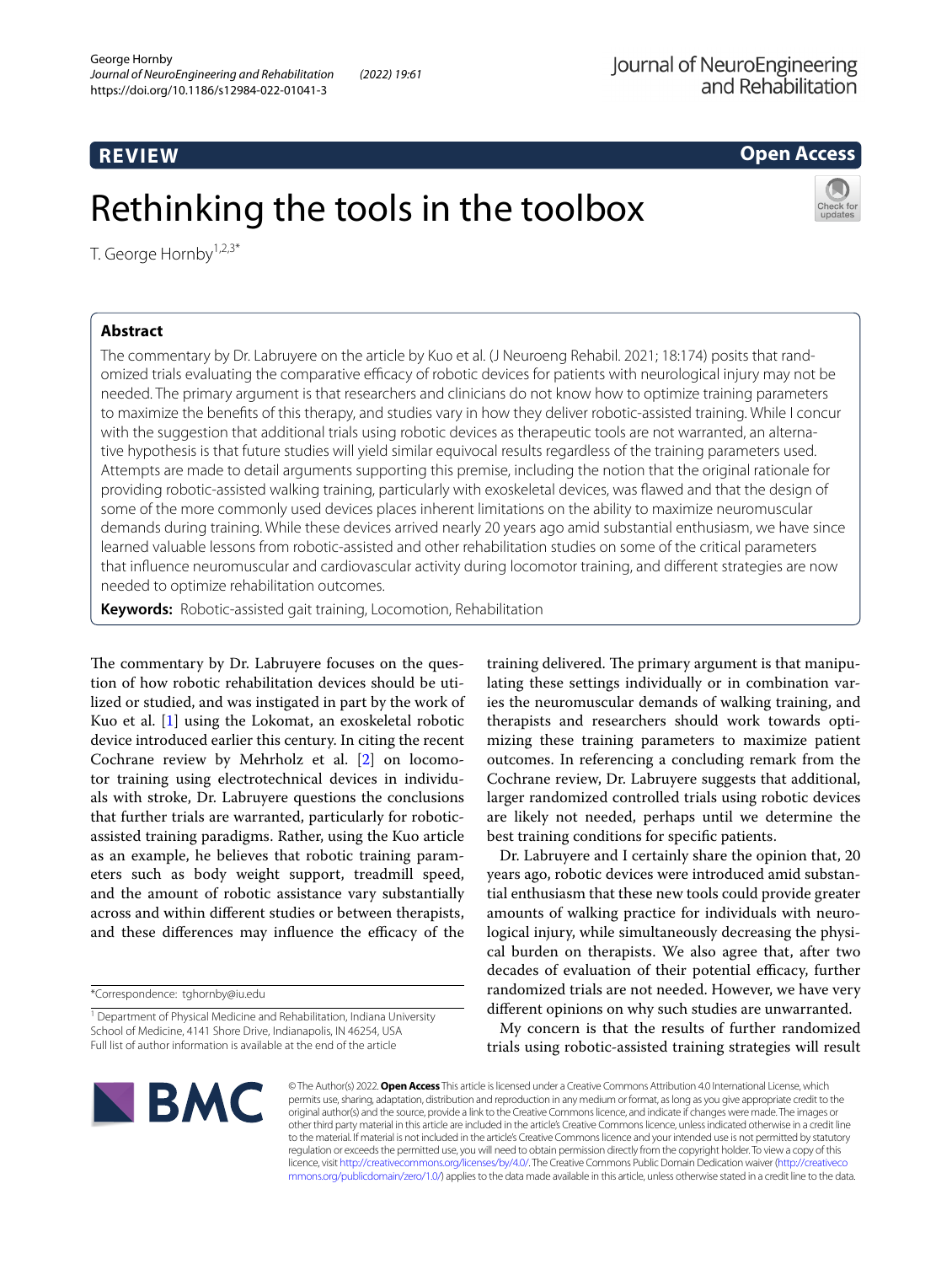in similar equivocal results that we have witnessed over the past 20 years. Large randomized trials are often initiated on the promise of fndings from smaller trials that demonstrate a relative beneft (i.e., greater efect size) of an experimental intervention as compared to an alternative strategy. However, in published randomized trials using robotic devices, the results are consistently inconsistent and inconclusive. There are certainly some positive studies hinting towards the comparative efficacy of robotic-assisted training [[3,](#page-2-2) [4\]](#page-3-0), although those studies often utilize a comparison intervention that provides limited walking training (i.e., conventional therapy). That message is important; more walking practice often results in better walking outcomes [\[5](#page-3-1), [6\]](#page-3-2). In many studies, however, there are no diferences in primary or secondary walking outcomes. Rather, some authors often highlight small, non-signifcant diferences that slightly favor robotic-assisted therapy [\[7](#page-3-3), [8](#page-3-4)], emphasize various secondary outcomes that might be signifcant (gait symmetry or body composition) [\[9,](#page-3-5) [10\]](#page-3-6), or use non-standard statistical procedures to achieve signifcant diferences [[11,](#page-3-7) [12](#page-3-8)]. That "spin" is often interpreted by clinicians and researchers as an indication of the superiority of roboticassisted training, despite the collective evidence demonstrating limited comparative efficacy of such training (see [[13](#page-3-9), [14](#page-3-10)] for review). Conversely, in some of the early, larger randomized trials comparing robotic-assisted therapy to alternative interventions, particularly those that focus on task-specifc walking with therapist assistance, the results demonstrate statistically signifcant diferences favoring the alternative strategy; that is, roboticassisted training is worse  $[15-17]$  $[15-17]$  $[15-17]$ . More recent studies still suggest no additional benefts of robotic-assisted training on mobility outcomes, even using more sophisticated training algorithms (i.e., reduced guidance or path control)  $[18–21]$  $[18–21]$ . There is very little indication that additional, larger randomized trials would yield diferent results. Indeed, Dr. Labruyere and I reach the same conclusion, although our rationales are very diferent.

Where Dr. Labruyere and I disagree is whether the training parameters that can be manipulated during robotic-assisted training need to be further evaluated to optimize the efficacy of this therapy. Dr. Labruyere cites ample data to suggest that lower limb electromyographic (EMG) activity is modulated by varying training conditions in the device used by Kuo and colleagues (i.e., Lokomat). Manipulation of specifc parameters certainly can increase the neuromuscular demands of walking training, which should be the goal of therapy sessions. However, three of the important predictors in the Kuo study, including body-weight support, speed, and number of days to attend 12 sessions, are unrelated to the exoskeletal device. Importantly, the robotic exoskeletal device primarily provides compliant assistance for limb swing, with some stance-phase assistance [[22](#page-3-15)]. While critical for successful ambulation, limb swing represents a relatively minor fraction of the energetic demands of upright ambulation (10%) [23]. Rather, propulsion, stance control, and postural stability encompass a much larger percentage of the metabolic costs of walking [[24](#page-3-16)[–28](#page-3-17)]. Unfortunately, the Lokomat, which is a stationary exoskeletal device, does not provide compliant assistance for these biomechanical demands, or in selected cases restricts them such that volitional effort may be reduced. For example, manipulating body weight support modulates the neuromuscular demands of extensor muscles for stance control [[25](#page-3-18), [29\]](#page-3-19), with minor contributions from the exoskeleton, although such support is manipulated separately from the robotic device. Gait speed typically requires alterations in propulsive forces during normal treadmill walking  $[30, 31]$  $[30, 31]$  $[30, 31]$  and also can be manipulated separately, although the anterior-posterior pelvic restraint of the exoskeleton limits the need to generate those forces. The neuromuscular demands required to maintain lateral postural stability are also minimized in the Lokomat with the lateral restraints. The combined restrictions in movements can substantially reduce the metabolic costs observed during standing in the robotic device as compared to standing without the exoskeleton [[22\]](#page-3-15). During walking, previous data suggest that metabolic costs are reduced even more dramatically in the Lokomat as compared to treadmill walking without physical assistance or therapist assistance only as needed [\[6](#page-3-2), [22,](#page-3-15) [32](#page-3-22)]. Reducing the guidance force for limb swing using more advanced training algorithms does not substantially alter the metabolic costs of walking [[33\]](#page-3-23), particularly as compared to unassisted conditions. Unfortunately, these fndings are consistent during robotic-assisted stepping using an elliptical device [[32](#page-3-22)]. Given the important role of increasing energetic demands during walking training, specifcally with attempts to achieve higher cardiovascular intensities [[13,](#page-3-9) [34,](#page-3-24) [35](#page-3-25)], reduced metabolic costs during robotic-assisted walking is likely a major factor limiting the efficacy of this strategy, and fine-tuning the robotic training parameters will likely not infuence outcomes.

Dr. Labruyere's overarching desire to optimize training parameters is important though, as he suggest researchers should direct efforts towards identifying the variables that will increase volitional neuromuscular demands. The primary difference in our opinions is how to achieve those higher neuromuscular, and subsequently cardiovascular, demands. One strategy would be to encourage participants to work as hard as they can during roboticassisted training, which was previously shown to result in equivalent metabolic demands early during a 10-min walking bout as compared to walking with therapist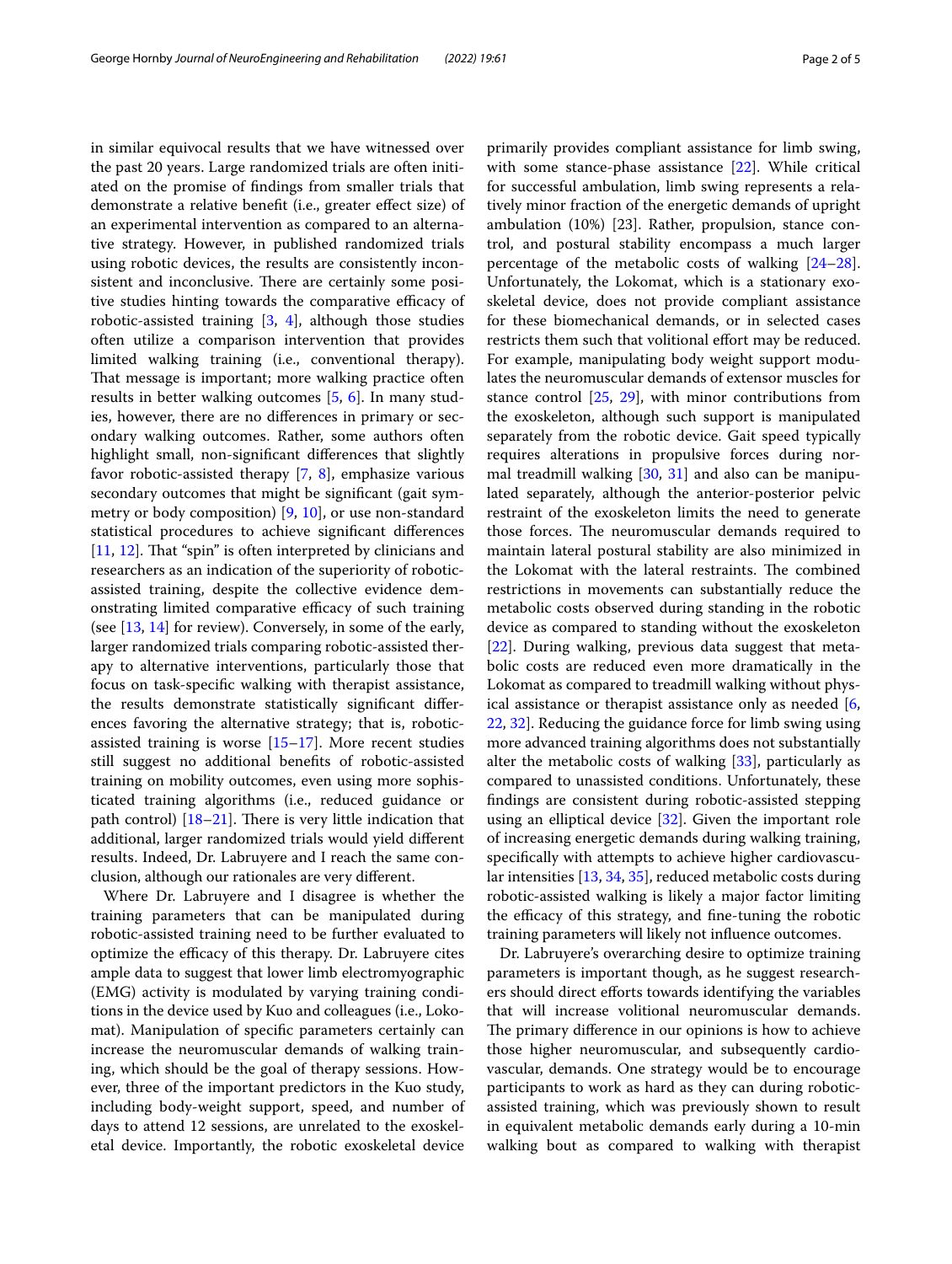assistance-as-needed [[22\]](#page-3-15). In that study, however, abnormal muscle patterns were observed during the swingphase of the gait cycle, and the metabolic costs gradually reduced over the 10-min bout [\[6](#page-3-2), [22](#page-3-15)]; these data support the hypotheses of "slacking" [[36](#page-3-26), [37\]](#page-3-27) or the "principle of laziness" [[38](#page-3-28)] in which individuals reduce volitional effort when it is not required. Alternatively, therapists could remove patients from the robotic device but continue to focus on walking, particularly at higher cardiovascular demands. This latter strategy seems to improve walking outcomes fairly consistently across ambulatory or nonambulatory individuals with neurological injury [[13,](#page-3-9) [34](#page-3-24), [35\]](#page-3-25).

Given these limitations, the value of robotic-assisted training in the rehabilitation of patients with neurological injury is questionable, particularly when compared to walking training with therapist assistance only as needed. When attempting to mobilize patients with substantial disability, the number of therapists could certainly be reduced with robotic assistance. However, given the exorbitant purchase and maintenance fees of these devices, their value is unclear, particularly when less expensive, elastic devices could also reduce therapist's exertion [[23–](#page-3-29) [25\]](#page-3-18) A common counterargument is that robotic devices control kinematic trajectories, which was previously thought to be important for retraining ambulation [\[39](#page-3-30)]. However, data from therapist-assisted training studies focused on normalizing kinematics [[40,](#page-3-31) [41\]](#page-3-32), or exoskeletal-assisted training studies [[42,](#page-3-33) [43\]](#page-3-34), suggest gains in gait function and kinematics were not superior to, or worse than, walking training strategies that do not focus on kinematics. Indeed, recent randomized trials [[44](#page-3-35), [45\]](#page-3-36) and implementation efforts  $[35, 46, 47]$  $[35, 46, 47]$  $[35, 46, 47]$  $[35, 46, 47]$  $[35, 46, 47]$  $[35, 46, 47]$  in severely impaired patients post-stroke indicate that attempts to maximize the amount of stepping practice at higher cardiovascular intensities without focusing on kinematics results in signifcant gains in mobility outcomes and gait kinematics. If available, robotic-assisted devices may be helpful very early in the recovery process for individuals with substantial disability, although efforts should be made to remove the patients from the device as rapidly as possible to maximize volitional engagement [\[48](#page-4-0)].

Additional studies that evaluate techniques to enhance locomotor function for individuals with neurological injury are certainly needed to advance our feld, but these studies should not use the same robotic tools that have not shown a clear beneft after 20 years of evaluation. We certainly learned valuable lessons from robotic-assisted training studies of what can improve walking, such as providing large amounts of task-specifc (i.e., stepping) practice. We also learned valuable lessons from these tools of what not to do, including providing assistance to normalize kinematics and keeping cardiovascular intensities low. While most studies have focused on stationary robotic devices, the available data supporting the utility of mobile robotic devices are similarly inconsistent.7,12,49−53. As such, a new generation of robotic devices are needed for our feld to move forward. Such devices need to be far more agile, including the ability to seamlessly don or doff these devices to allow independent ambulation and the capacity to navigate real-world environmental barriers while maintaining postural stability. Such devices would transform the landscape of mobility options used in the home and community setting, rather than utilized primarily as therapeutic tools. Unfortunately, such devices are not currently available and after two decades of evaluation of robotic-assisted training strategies, it's time to rethink the tools in our toolbox. We need diferent tools.

#### **Acknowledgements**

Not applicable.

#### **Author contributions**

TGH conceived, wrote and approved the fnal manuscript.

# **Funding**

TGH is funded by NIDILRR H133P130013, NIH/NINDS-1R01NS118009, and DOD-W81XWH-18-1-0796.

#### **Availability of data and materials**

Not applicable.

## **Declarations**

#### **Ethics approval and consent to participate** Not applicable.

**Consent for publication**

Not applicable.

#### **Competing interests**

TGH is co-owner of the Institute for Knowledge Translation.

#### **Author details**

<sup>1</sup> Department of Physical Medicine and Rehabilitation, Indiana University School of Medicine, 4141 Shore Drive, Indianapolis, IN 46254, USA. <sup>2</sup>Rehabilitation Hospital of Indiana, Indianapolis, IN, USA. <sup>3</sup> Departments of Physical Medicine and Rehabilitation, Northwestern University Feinberg School of Medicine, Chicago, IL, USA.

## Received: 29 April 2022 Accepted: 19 May 2022 Published online: 20 June 2022

#### **References**

- <span id="page-2-0"></span>Kuo CY, Liu CW, Lai CH, Kang JH, Tseng SH, Su EC. Prediction of robotic neurorehabilitation functional ambulatory outcome in patients with neurological disorders. J Neuroeng Rehabil. 2021;18(1):174.
- <span id="page-2-1"></span>2. Mehrholz J, Thomas S, Kugler J, Pohl M, Elsner B. Electromechanicalassisted training for walking after stroke. Cochrane Database Syst Rev. 2020;10:CD006185.
- <span id="page-2-2"></span>3. Pohl M, Werner C, Holzgraefe M, et al. Repetitive locomotor training and physiotherapy improve walking and basic activities of daily living after stroke: a single-blind, randomized multicentre trial (DEutsche GAngtrainerStudie, DEGAS). Clin Rehabil. 2007;21(1):17–27.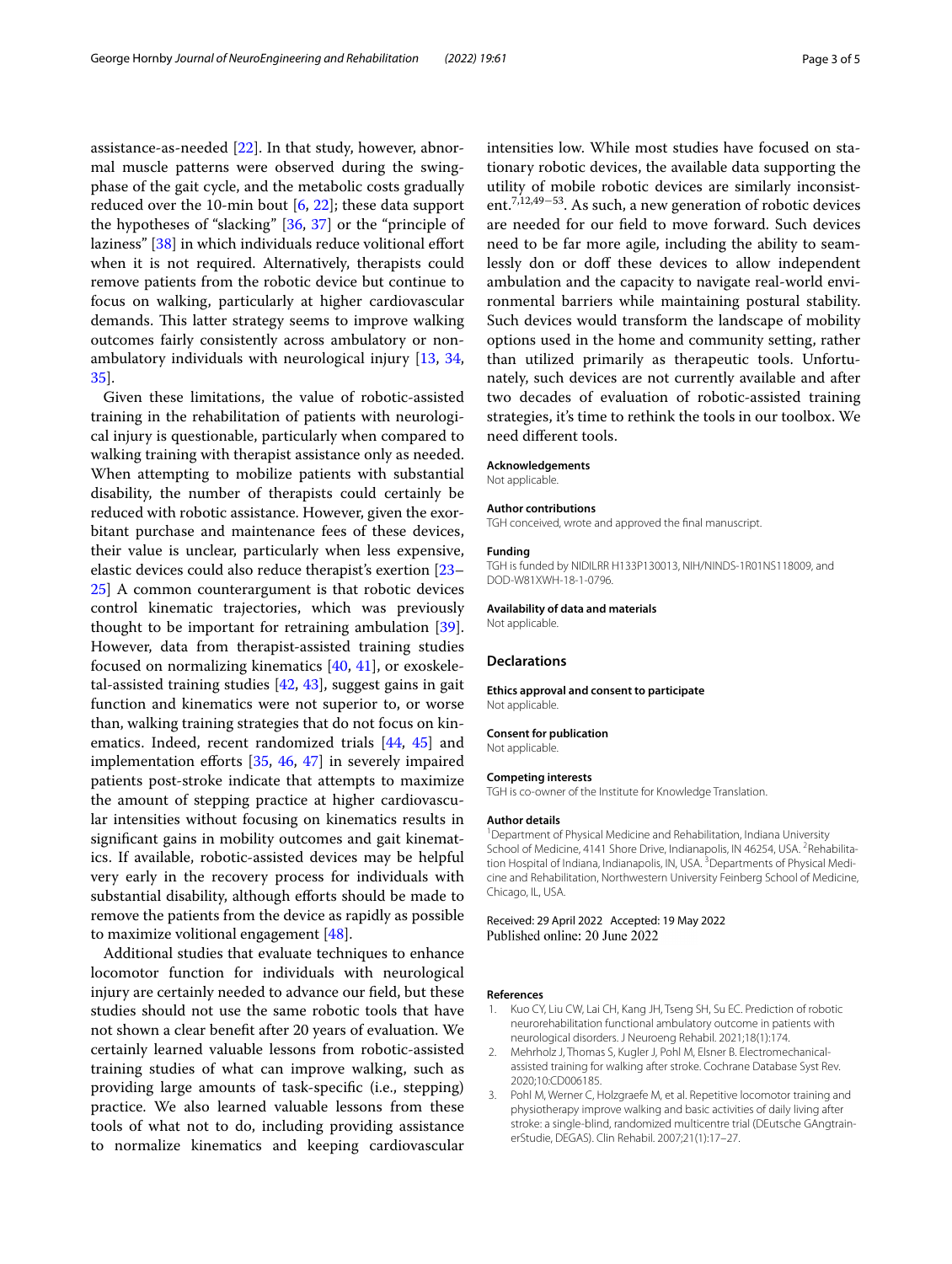- <span id="page-3-0"></span>4. Schwartz I, Sajin A, Fisher I, et al. The efectiveness of locomotor therapy using robotic-assisted gait training in subacute stroke patients: a randomized controlled trial. PMR J Injury Funct Rehabil. 2009;1(6):516–23.
- <span id="page-3-1"></span>5. Hornby TG, Moore JL, Lovell L, Roth EJ. Infuence of skill and exercise training parameters on locomotor recovery during stroke rehabilitation. Curr Opin Neurol. 2016;29(6):677–83.
- <span id="page-3-2"></span>6. Hornby TG, Straube DS, Kinnaird CR, et al. Importance of specifcity, amount, and intensity of locomotor training to improve ambulatory function in patients poststroke. Topics Stroke Rehabil. 2011;18(4):293–307.
- <span id="page-3-3"></span>7. Buesing C, Fisch G, O'Donnell M, et al. Effects of a wearable exoskeleton stride management assist system (SMA(R)) on spatiotemporal gait characteristics in individuals after stroke: a randomized controlled trial. J Neuroeng Rehabil. 2015;12:69.
- <span id="page-3-4"></span>8. Westlake KP, Patten C. Pilot study of Lokomat versus manual-assisted treadmill training for locomotor recovery post-stroke. J Neuroeng Rehabil. 2009;6:18.
- <span id="page-3-5"></span>9. Esquenazi A, Lee S, Packel AT, Braitman L. A randomized comparative study of manually assisted versus robotic-assisted body weight supported treadmill training in persons with a traumatic brain injury. PMR J Injury Funct Rehabil. 2013;5(4):280–90.
- <span id="page-3-6"></span>10. Husemann B, Muller F, Krewer C, Heller S, Koenig E. Efects of locomotion training with assistance of a robot-driven gait orthosis in hemiparetic patients after stroke: a randomized controlled pilot study. Stroke J Cereb Circul. 2007;38(2):349–54.
- <span id="page-3-7"></span>11. Edwards DJ, Forrest G, Cortes M, et al. Walking improvement in chronic incomplete spinal cord injury with exoskeleton robotic training (WISE): a randomized controlled trial. Spinal Cord. 2022.
- <span id="page-3-8"></span>12. Jayaraman A, O'Brien MK, Madhavan S, et al. Stride management assist exoskeleton vs functional gait training in stroke: A randomized trial. Neurology. 2019;92(3):e263–73.
- <span id="page-3-9"></span>13. Hornby TG, Reisman DS, Ward IG, et al. Clinical Practice Guideline to improve locomotor function following chronic stroke, incomplete spinal cord injury, and brain injury. J Neurolog Phys Ther JNPT. 2020;44(1):49–100.
- <span id="page-3-10"></span>14. Calafore D, Negrini F, Tottoli N, Ferraro F, Ozyemisci-Taskiran O, de Sire A. Efficacy of robotic exoskeleton for gait rehabilitation in patients with subacute stroke: a systematic review. Eur J Phys Rehabil Med. 2022;58(1):1–8.
- <span id="page-3-11"></span>15. Hornby TG, Campbell DD, Kahn JH, Demott T, Moore JL, Roth HR. Enhanced gait-related improvements after therapist- versus roboticassisted locomotor training in subjects with chronic stroke: a randomized controlled study. Stroke J Cereb Circul. 2008;39(6):1786–92.
- 16. Hidler J, Nichols D, Pelliccio M, et al. Multicenter randomized clinical trial evaluating the effectiveness of the Lokomat in subacute stroke. Neurorehabil Neural Repair. 2009;23(1):5–13.
- <span id="page-3-12"></span>17. Field-Fote EC, Roach KE. Infuence of a locomotor training approach on walking speed and distance in people with chronic spinal cord injury: a randomized clinical trial. Phys Thera. 2011;91(1):48–60.
- <span id="page-3-13"></span>18. Bergmann J, Krewer C, Jahn K, Muller F. Robot-assisted gait training to reduce pusher behavior: a randomized controlled trial. Neurology. 2018;91(14):e1319–27.
- 19. Han EY, Im SH, Kim BR, Seo MJ, Kim MO. Robot-assisted gait training improves brachial-ankle pulse wave velocity and peak aerobic capacity in subacute stroke patients with totally dependent ambulation: randomized controlled trial. Medicine (Baltimore). 2016;95(41):e5078.
- 20. van Nunen MP, Gerrits KH, Konijnenbelt M, Janssen TW, de Haan A. Recovery of walking ability using a robotic device in subacute stroke patients: a randomized controlled study. Disabil Rehabil Assist Technol. 2015;10(2):141–8.
- <span id="page-3-14"></span>21. Labruyere R, van Hedel HJ. Strength training versus robot-assisted gait training after incomplete spinal cord injury: a randomized pilot study in patients depending on walking assistance. J Neuroeng Rehabil. 2014;11:4.
- <span id="page-3-15"></span>22. Israel JF, Campbell DD, Kahn JH, Hornby TG. Metabolic costs and muscle activity patterns during robotic- and therapist-assisted treadmill walking in individuals with incomplete spinal cord injury. Phys Thera. 2006;86(11):1466–78.
- <span id="page-3-29"></span>23. Gottschall J, Kram R. Energy cost and muscular activity required for leg swing during walking. J Appl Physiol. 2005;99(1):23–20.
- <span id="page-3-16"></span>24. Gottschall J, Kram R. Energy cost and muscular activity required for propulsion during walking. J Appl Physiol. 2003;94(5):1766–72.
- <span id="page-3-18"></span>25. Grabowski A, Farley CT, Kram R. Independent metabolic costs of supporting body weight and accelerating body mass during walking. J Appl Physiol. 2005;98(2):579–83.
- 26. Donelan JM, Kram R, Kuo AD. Mechanical work for step-to-step transitions is a major determinant of the metabolic cost of human walking. J Exp Biol. 2002;205(Pt 23):3717–27.
- 27. Donelan JM, Shipman DW, Kram R, Kuo AD. Mechanical and metabolic requirements for active lateral stabilization in human walking. J Biomech. 2004;37(6):827–35.
- <span id="page-3-17"></span>28. Donelan JM, Kram R, Kuo AD. Mechanical and metabolic determinants of the preferred step width in human walking. Proc Biol Sci. 2001;268(1480):1985–92.
- <span id="page-3-19"></span>29. Finch L, Barbeau H, Arsenault B. Infuence of body weight support on normal human gait: development of a gait retraining strategy. Phys Thera. 1991;71(11):842–55 discussion 855 – 846.
- <span id="page-3-20"></span>30. van Hedel HJ, Tomatis L, Muller R. Modulation of leg muscle activity and gait kinematics by walking speed and bodyweight unloading. Gait Posture. 2006;24(1):35–45.
- <span id="page-3-21"></span>31. den Otter AR, Geurts AC, Mulder T, Duysens J. Speed related changes in muscle activity from normal to very slow walking speeds. Gait Posture. 2004;19(3):270–8.
- <span id="page-3-22"></span>32. Hornby TG, Kinnaird CR, Holleran CL, Raferty MR, Rodriguez KS, Cain JB. Kinematic, muscular, and metabolic responses during exoskeletal-, elliptical-, or therapist-assisted stepping in people with incomplete spinal cord injury. Phys Thera. 2012;92(10):1278–91.
- <span id="page-3-23"></span>33. Lefeber N, De Keersmaecker E, Henderix S, Michielsen M, Kerckhofs E, Swinnen E. Physiological responses and perceived exertion during robot-assisted and body weight-supported gait after stroke. Neurorehabil Neural Repair. 2018;32(12):1043–54.
- <span id="page-3-24"></span>34. Hornby TG, Henderson CE, Holleran CL, Lovell L, Roth EJ, Jang JH. Stepwise regression and latent profle analyses of locomotor outcomes poststroke. Stroke J Cereb Circul. 2020;51(10):3074–82.
- <span id="page-3-25"></span>35. Moore JL, Nordvik JE, Erichsen A, et al. Implementation of high-intensity stepping training during inpatient stroke rehabilitation improves functional outcomes. Stroke J Cereb Circul. 2020;51(2):563–70.
- <span id="page-3-26"></span>36. Reinkensmeyer DJ, Akoner O, Ferris DP, Gordon KE. Slacking by the human motor system: computational models and implications for robotic orthoses. Annu Int Conf IEEE Eng Med Biol Soc. 2009;2009:2129–32.
- <span id="page-3-27"></span>37. Emken JL, Benitez R, Sideris A, Bobrow JE, Reinkensmeyer DJ. Motor adaptation as a greedy optimization of error and effort. J Neurophysiol. 2007;97(6):3997–4006.
- <span id="page-3-28"></span>38. Selinger JC, O'Connor SM, Wong JD, Donelan JM. Humans can continuously optimize energetic cost during walking. Curr Biol. 2015;25(18):2452–6.
- <span id="page-3-30"></span>39. Behrman A, Harkema S. Locomotor training after human spinal cord injury: a series of case studies. Phys Thera. 2000;80(7):688–700.
- <span id="page-3-31"></span>40. Duncan PW, Sullivan KJ, Behrman AL, et al. Body-weight-supported treadmill rehabilitation after stroke. N Eng J Med. 2011;364(21):2026–36.
- <span id="page-3-32"></span>41. Dobkin B, Apple D, Barbeau H, et al. Weight-supported treadmill vs over-ground training for walking after acute incomplete SCI. Neurology. 2006;66(4):484–93.
- <span id="page-3-33"></span>42. Lewek MD, Cruz TH, Moore JL, Roth HR, Dhaher YY, Hornby TG. Allowing intralimb kinematic variability during locomotor training poststroke improves kinematic consistency: a subgroup analysis from a randomized clinical trial. Phys Thera. 2009;89(8):829–39.
- <span id="page-3-34"></span>43. Nooijen CF, Ter Hoeve N, Field-Fote EC. Gait quality is improved by locomotor training in individuals with SCI regardless of training approach. J Neuroeng Rehabil. 2009;6:36.
- <span id="page-3-35"></span>44. Hornby TG, Henderson CE, Plawecki A, et al. Contributions of stepping intensity and variability to mobility in individuals poststroke. Stroke J Cereb Circul. 2019;50(9):2492–9.
- <span id="page-3-36"></span>45. Hornby TG, Holleran CL, Hennessy PW, et al. Variable intensive early walking poststroke (VIEWS): a randomized controlled trial. Neurorehabil Neural Repair. 2016;30(5):440–50.
- <span id="page-3-37"></span>46. Hornby TG, Holleran CL, Leddy AL, et al. Feasibility of focused stepping practice during inpatient rehabilitation poststroke and potential contributions to mobility outcomes. Neurorehabil Neural Repair. 2015;29(10):923–32.
- <span id="page-3-38"></span>47. Henderson CE, Fahey M, Brazg G, Moore JL, Hornby TG. Predicting discharge walking function with high-intensity stepping training during